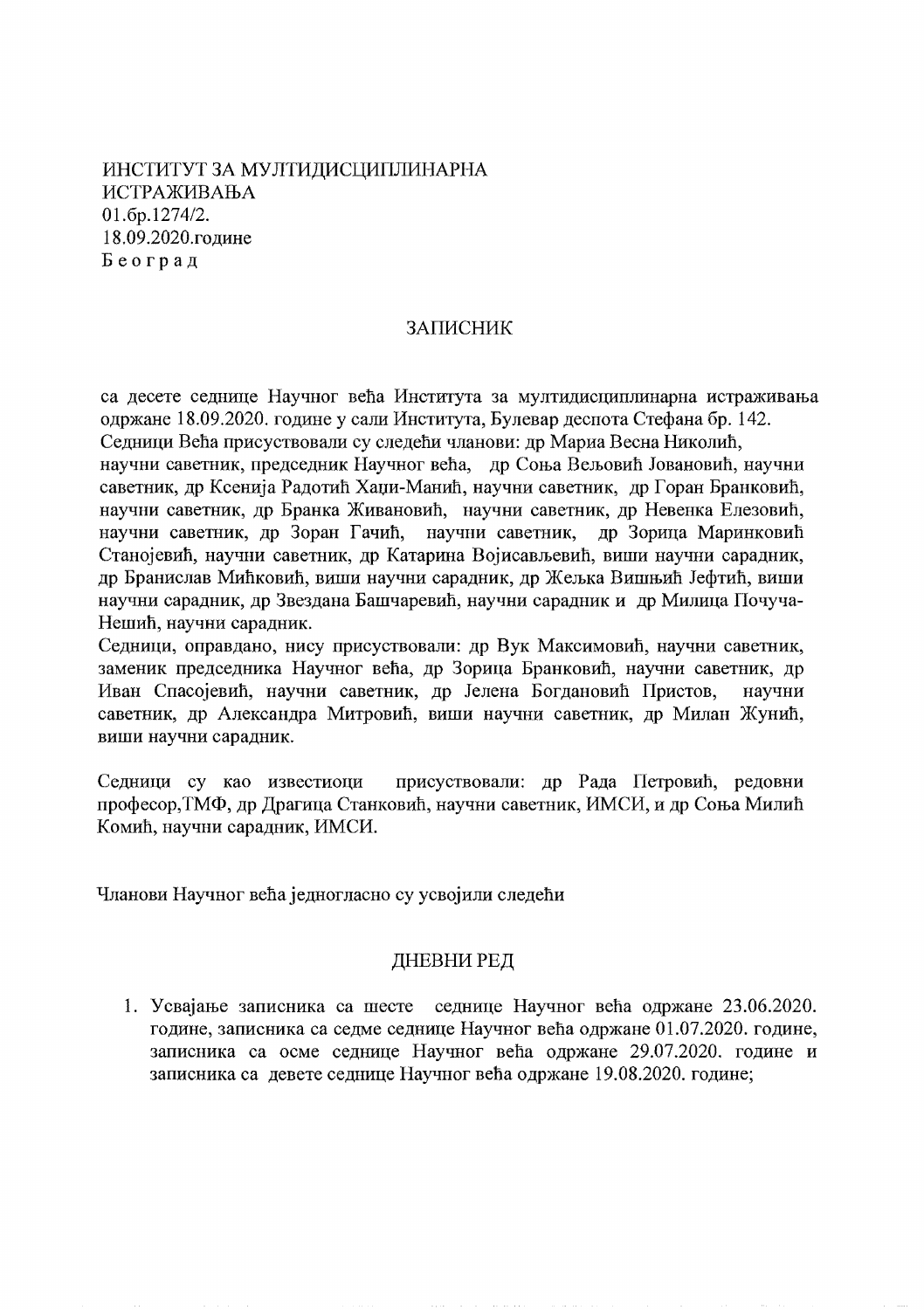комисије о испуњености услова др Звездане 2. Разматрање извештаја Башчаревић за стицање научног звања виши научни сарадник, известилац др Рада Петровић, редовни професор, ТМФ;

**这么大的地方的小小的的是我的表现的情况所得的时候要好多方式的方式是不同时的效应是他的过去式和过去分词使用了不分视的标准和数据的。我们的最好的时候的时候也是我的现在的时候的现在的现在分词的时间的时候,我们** 

- 3. Разматрање извештаја комисије о испуњености услова др Душана Николића за стицање научног звања научни сарадник, известилац др Зоран Гачић, научни саветник, ИМСИ;
- 4. Разматрање извештаја комисије о испуњености услова др Иване Миленковић за стицање научног звања научни сарадник, известилац др Ксенија Радотић Хаџи-Манић, научни саветник, ИМСИ;
- 5. Разматрање извештаја комисије о испуњености услова др Горана Тривана за стицање научног звања научни сарадник, известилац др Драгица Станковић, научни саветник, ИМСИ;
- 6. Разматрање извештаја комисије о испуњености услова Сање Марковић за стицање истраживачког звања истраживач-сарадник, известилац др Соња Милић Комић, научни сарадник, ИМСИ;
- 7. Разматрање извештаја комисије о испуњености услова Александре Јелушић за стицање истраживачког звања истраживач-сарадник, известилац др Соња Милић Комић, научни сарадник, ИМСИ
- 8. Покретање поступка за стицање научног звања научни сарадник др Виктора Церовског
- 9. Молба др Данице Стојиљковић, научног сарадника за давање сагласности за учешће на конференцији "ARCHTHEO '20/XIV, International Conference on Theory and History of Architecture"
- 10. Молба др Марине Станић, вишег научног сарадника, за давање сагласности за учешће на конкурсу у оквиру програма ИДЕЈЕ Фонда за науку Републике Србије
- 11. Разно

# Тачка 1.

Научно веће, је једногласно, донело следећу

# ОДЛУКУ

Усваја се записник са шесте седнице Научног већа одржане 23.06.2020. године, записника са седме седнице Научног већа одржане 01.07.2020. године, записника са осме седнице Научног већа одржане 29.07.2020. године и записника са девете седнице Научног већа одржане 19.08.2020. године.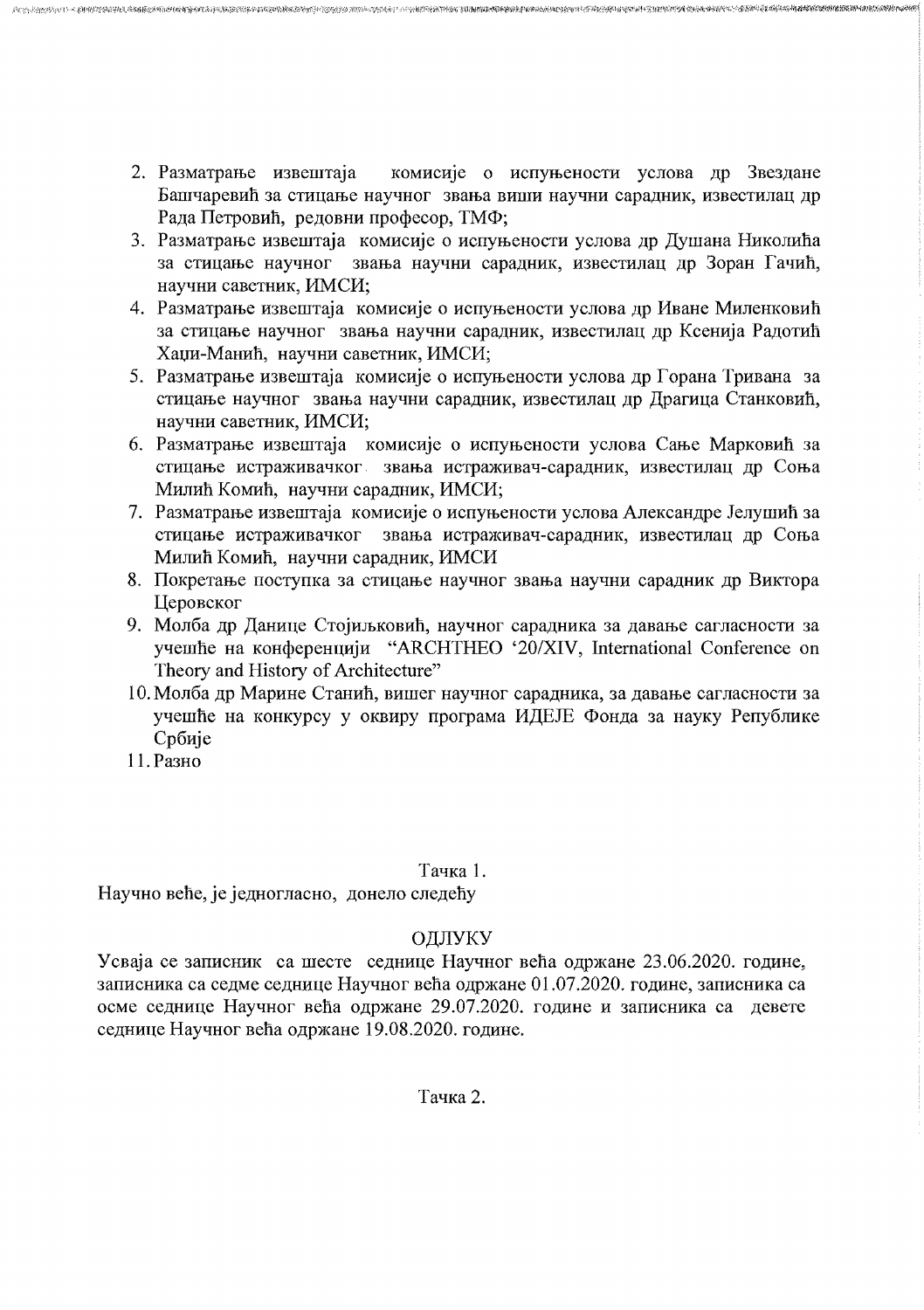Др Рада Петровић, редовни професор, ТМФ, поднела је извештај о испуњености услова др Звездане Башчаревић, за стицање научног звања виши научни сарадник.

У изјашњавању о предлогу одлуке учествовали су научни саветници и виши научни сарадници.

Након изјашњавања чланова Већа о предлогу одлуке, др Мариа Весна Николић, председник Већа је прогласила да је Научно веће, једногласно, донело следећу

## ОДЛУКУ

- научног звања виши научни сарадник 1. Утврђује се предлог за стицање др Звездане Башчаревић.
- Ову одлуку са документацијом доставити Матичном научном одбору за  $2.$ материјале и хемијске технологије и Комисији за стицање научних звања које образује Министарство просвете, науке и технолошког развоја Републике Србије.

#### Тачка 3.

Др Зоран Гачић, научни саветник, поднео је извештај о испуњености услова др Душана Николића, за стицање научног звања научни сарадник.

У изјашњавању о предлогу одлуке учествовали су сви чланови Научног већа. Након изјашњавања чланова Већа о предлогу одлуке, др Мариа Весна Николић, председник Већа је прогласила да је Научно веће, једногласно, донело следећу

#### ОДЛУКУ

- 1. Утврђује се предлог за стицање научног звања научни сарадник др Душана Николића.
- 2. Ову одлуку са документацијом доставити Матичном научном одбору за биологију Министарства просвете, науке и технолошког развоја Републике Србије.

#### Тачка 4.

Др Ксенија Радотић Хаџи-Манић, научни саветник, поднела је извештај о испуњености услова др Иване Миленковић, за стицање научног звања научни сарадник.

У изјашњавању о предлогу одлуке учествовали су сви чланови Научног већа. Након изјашњавања чланова Већа о предлогу одлуке, др Мариа Весна Николић, председник Већа је прогласила да је Научно веће, једногласно, донело следећу

#### ОДЛУКУ

- 1. Утврђује се предлог за стицање научног звања научни сарадник др Иване Миленковић.
- 2. Ову одлуку са документацијом доставити Матичном научном одбору за хемију Министарства просвете, науке и технолошког развоја Републике Србије.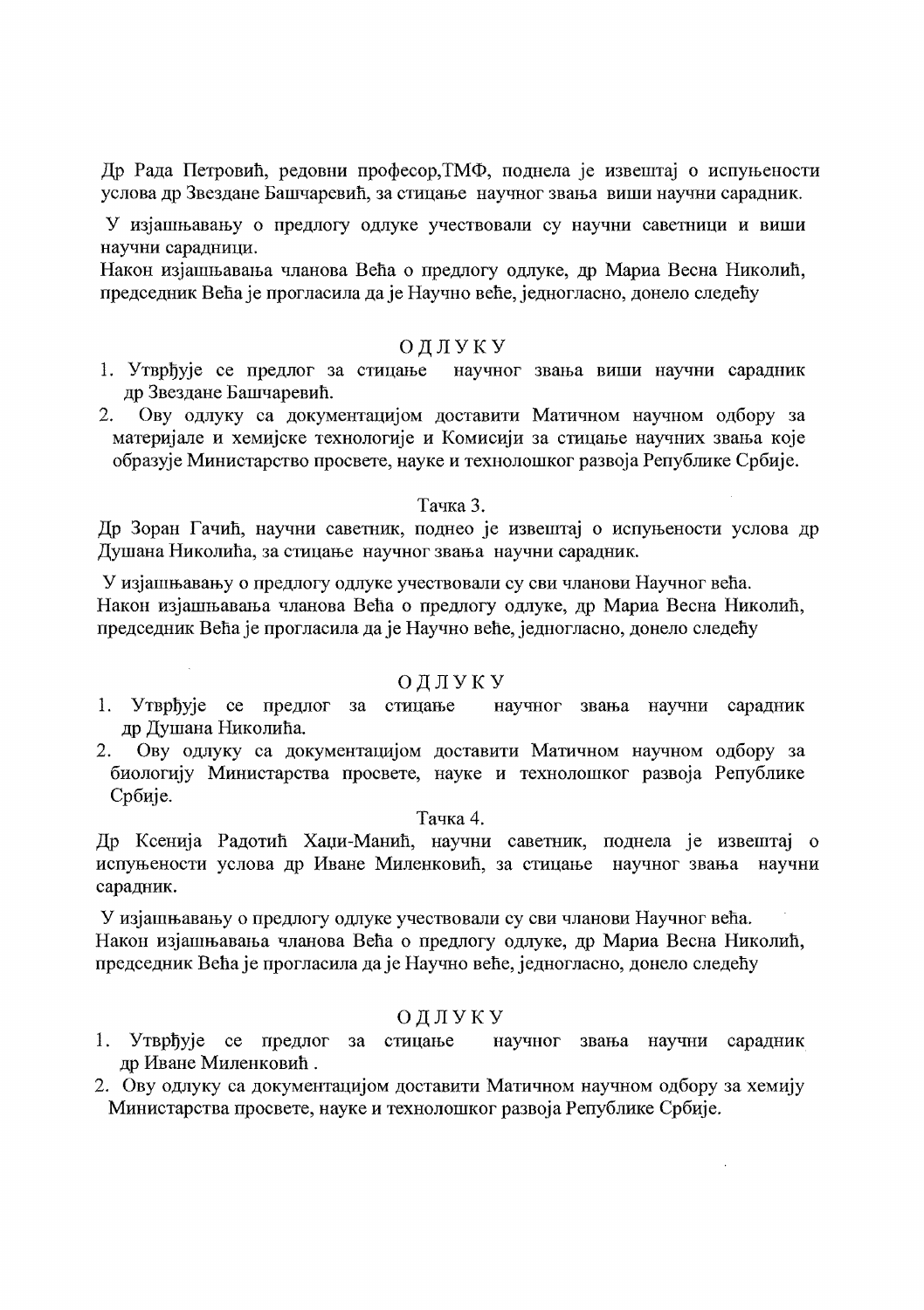#### Тачка 5.

Др Драгица Станковић, поднела је извештај о испуњености услова др Горана Тривана, за стицање научног звања научни сарадник.

У изјашњавању о предлогу одлуке учествовали су сви чланови Научног већа. Након изјашњавања чланова Већа о предлогу одлуке, др Мариа Весна Николић, председник Већа је прогласила да је Научно веће, већином гласова, донело следећу

## ОДЛУКУ

- 1. Утврђује се предлог за стицање научног звања научни сарадник др Горана Тривана.
- $2.$ Ову одлуку са документацијом доставити Матичном научном одбору за биотехнологију и пољопривреду Министарства просвете, науке и технолошког развоја Републике Србије.

## Тачка б.

Др Соња Милић Комић, научни сарадник, поднела је извештај о испуњености услова, Сање Марковић за стицање истраживачког звања истраживач-сарадник. Научно веће је, једногласно, донело следећу

## ОДЛУКУ

## О СТИЦАЊУ ЗВАЊА ИСТРАЖИВАЧ-САРАДНИК

Утврђује се да Сања Марковић, испуњава услове за стицање истраживачког звања истраживач-сарадник за период од четири године без могућности поновног реизбора.

## Тачка 7.

Др Соња Милић Комић, научни сарадник, поднела је извештај о испуњености услова, Александре Јелушић за стицање истраживачког звања истраживачсарадник.

Научно веће је, једногласно, донело следећу

# ОДЛУКУ

## О СТИЦАЊУ ЗВАЊА ИСТРАЖИВАЧ-САРАДНИК

Утврђује се да Александра Јелушић, испуњава услове за стицање истраживачког звања истраживач-сарадник за период од четири године без могућности поновног реизбора.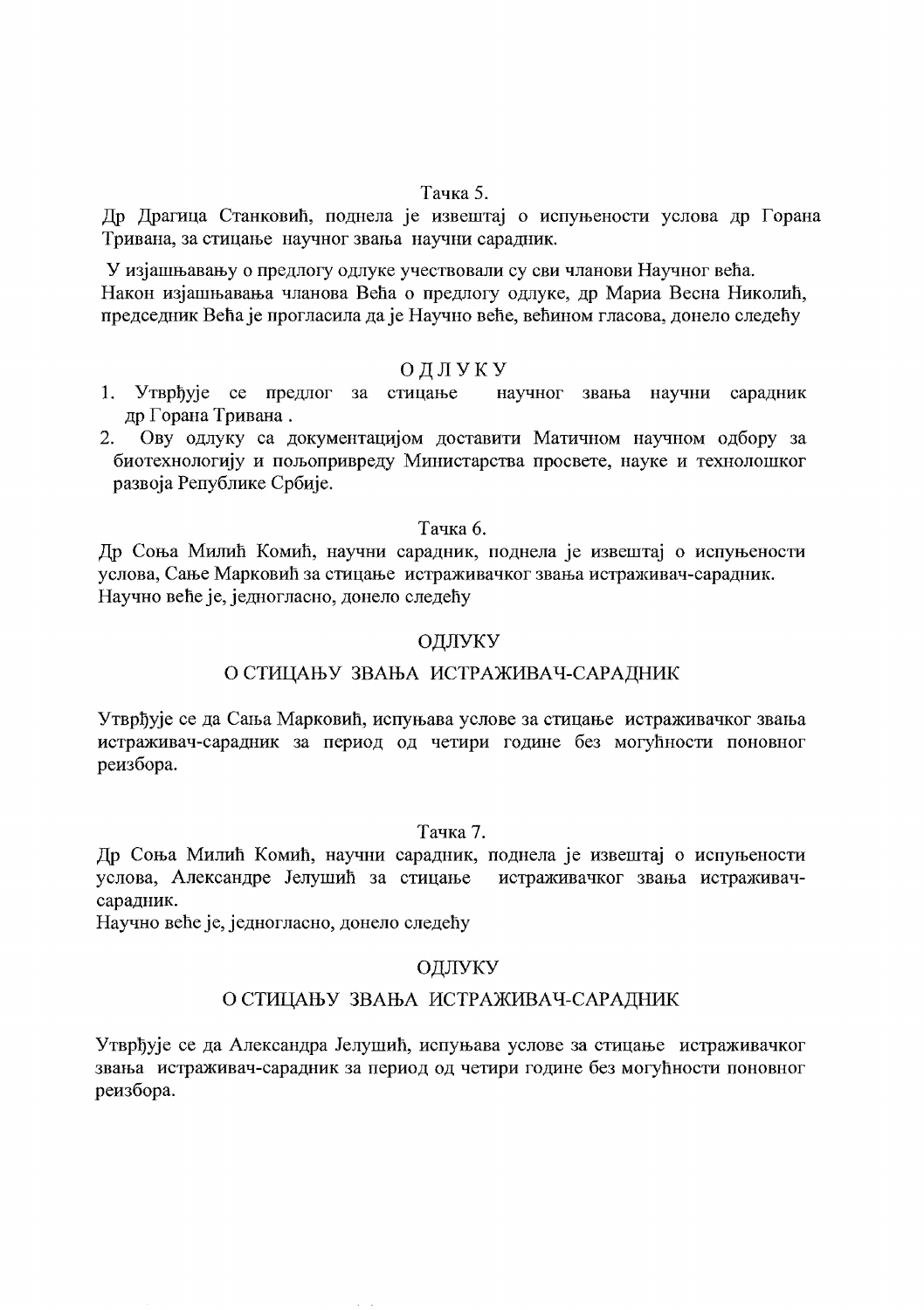#### Тачка 8.

- Mondation State State State State State State State State State Mondate State State State State Mondate State

(中) 网络克萨尔氏体体前缀网络维维酸性脑膜炎(无效)对抗(隔局)(300),300,300,300

Научно веће је, једногласно, донело следећу

# ОДЛУКУ

- 1. Образује се комисија за спровођење поступка за стицање научног звања научни сарадник др Виктора Церовског.
- 2. У комисију из тачке 1. ове одлуке именују се:
	- 1. др Радомир Жикић, научни саветник, ИМСИ,
	- 2. др Владимир Јовановић, научни сарадник, ИМСИ,
	- 3. др Жељко Шљиванчанин, научни саветник, Институт за нуклеарне науке "Винча".

3. Комисија из тачке 2. ове одлуке дужна је да, у року од 30 дана, поднесе Научном већу Института извештај, који мора да садржи:

- биографске податке,
- преглед стручног и научног рада и оцену рада за предходни изборни  $\blacksquare$ период
- оцену да ли су испуњени услови за стицање звања,
- предлог за стицање звања.

#### Тачка 9.

Научно веће је, једногласно, донело следећу

## ОДЛУКУ

Даје се сагласност др Даници Стојиљковић, научном сараднику, за учешће на *online* конференцији "ARCHTHEO '20/XIV, International Conference on Theory and History of Architecture" која ће се одржати од 06. новембра 2020. године. На конференцији ће бити презентован рад "Modernist landscapes and cultural identity: Memorial sites by Bogdan Bogdanović"

## Тачка 10.

Научно веће је, једногласно, донело следећу

## ОДЛУКУ

Даје се сагласност за учешће на пројекту Фонда за науку Републике Србије у оквиру програма ИДЕЈЕ др Марини Станић, вишем научном сараднику са 30% радног времена.